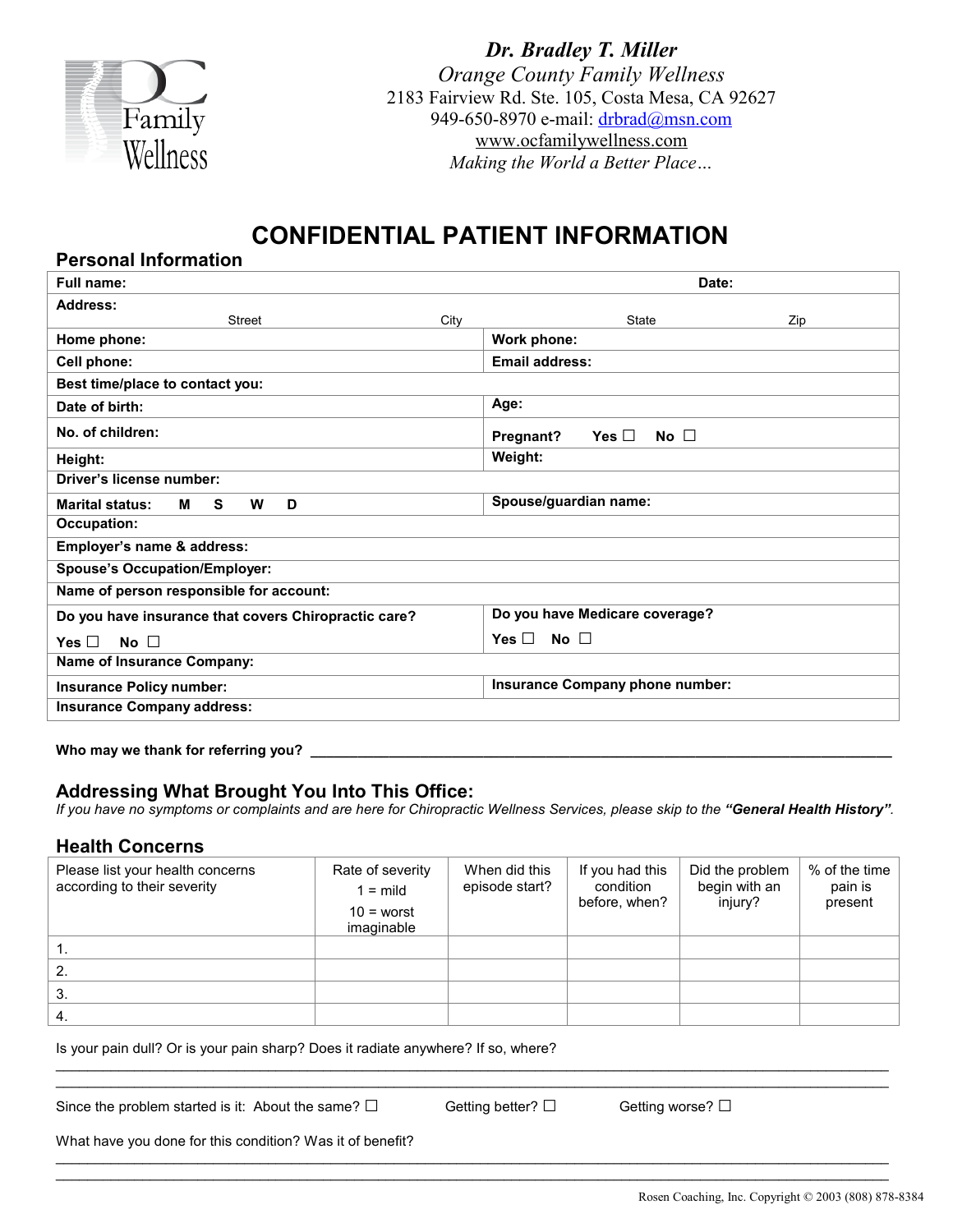| I do (do not) have a family history of this or similar symptoms (Please explain): |  |  |  |
|-----------------------------------------------------------------------------------|--|--|--|
|-----------------------------------------------------------------------------------|--|--|--|

| Which activities aggravate your condition?                                                                         |  |
|--------------------------------------------------------------------------------------------------------------------|--|
| Other doctors you have seen for this condition:                                                                    |  |
| "Limited Scope" Chiropractor (focuses mainly on neck and back pain)                                                |  |
| "Wellness" Chiropractor (focuses on health and well being as well as underlying cause of pain and health concerns) |  |
| <b>Medical Doctor</b>                                                                                              |  |

 $\mathcal{L}_\mathcal{L} = \{ \mathcal{L}_\mathcal{L} = \{ \mathcal{L}_\mathcal{L} = \{ \mathcal{L}_\mathcal{L} = \{ \mathcal{L}_\mathcal{L} = \{ \mathcal{L}_\mathcal{L} = \{ \mathcal{L}_\mathcal{L} = \{ \mathcal{L}_\mathcal{L} = \{ \mathcal{L}_\mathcal{L} = \{ \mathcal{L}_\mathcal{L} = \{ \mathcal{L}_\mathcal{L} = \{ \mathcal{L}_\mathcal{L} = \{ \mathcal{L}_\mathcal{L} = \{ \mathcal{L}_\mathcal{L} = \{ \mathcal{L}_\mathcal{$  $\mathcal{L}_\mathcal{L} = \{ \mathcal{L}_\mathcal{L} = \{ \mathcal{L}_\mathcal{L} = \{ \mathcal{L}_\mathcal{L} = \{ \mathcal{L}_\mathcal{L} = \{ \mathcal{L}_\mathcal{L} = \{ \mathcal{L}_\mathcal{L} = \{ \mathcal{L}_\mathcal{L} = \{ \mathcal{L}_\mathcal{L} = \{ \mathcal{L}_\mathcal{L} = \{ \mathcal{L}_\mathcal{L} = \{ \mathcal{L}_\mathcal{L} = \{ \mathcal{L}_\mathcal{L} = \{ \mathcal{L}_\mathcal{L} = \{ \mathcal{L}_\mathcal{$ 

Dentist  $\square$ 

Other (please describe)  $\Box$ 

Doctor's details:

| Name:                        |                   | Address: |
|------------------------------|-------------------|----------|
| When did you see them?       |                   |          |
| What did they say was wrong? |                   |          |
| Did it help?                 | What did they do? |          |

| Name:                        |                   | Address: |
|------------------------------|-------------------|----------|
| When did you see them?       |                   |          |
| What did they say was wrong? |                   |          |
| Did it help?                 | What did they do? |          |

Have you been "forced" or "felt the need" to make any "positive" changes in your life due to this pain, illness, condition, etc? (i.e., eat better, less alcohol or drugs, meditate or breathe more, less destructive sports, activities, etc.) If so, what?

| Is this condition interfering with any of the following: |              |                      |                                 |                                |  |
|----------------------------------------------------------|--------------|----------------------|---------------------------------|--------------------------------|--|
| Work $\square$                                           | Sleep $\Box$ | Daily routine $\Box$ | $\vdash$ Sports/exercise $\Box$ | Other $\Box$ (please explain): |  |
|                                                          |              |                      |                                 |                                |  |

 $\mathcal{L}_\mathcal{L} = \{ \mathcal{L}_\mathcal{L} = \{ \mathcal{L}_\mathcal{L} = \{ \mathcal{L}_\mathcal{L} = \{ \mathcal{L}_\mathcal{L} = \{ \mathcal{L}_\mathcal{L} = \{ \mathcal{L}_\mathcal{L} = \{ \mathcal{L}_\mathcal{L} = \{ \mathcal{L}_\mathcal{L} = \{ \mathcal{L}_\mathcal{L} = \{ \mathcal{L}_\mathcal{L} = \{ \mathcal{L}_\mathcal{L} = \{ \mathcal{L}_\mathcal{L} = \{ \mathcal{L}_\mathcal{L} = \{ \mathcal{L}_\mathcal{$  $\mathcal{L}_\mathcal{L} = \{ \mathcal{L}_\mathcal{L} = \{ \mathcal{L}_\mathcal{L} = \{ \mathcal{L}_\mathcal{L} = \{ \mathcal{L}_\mathcal{L} = \{ \mathcal{L}_\mathcal{L} = \{ \mathcal{L}_\mathcal{L} = \{ \mathcal{L}_\mathcal{L} = \{ \mathcal{L}_\mathcal{L} = \{ \mathcal{L}_\mathcal{L} = \{ \mathcal{L}_\mathcal{L} = \{ \mathcal{L}_\mathcal{L} = \{ \mathcal{L}_\mathcal{L} = \{ \mathcal{L}_\mathcal{L} = \{ \mathcal{L}_\mathcal{$ 

 $\mathcal{L}_\mathcal{L} = \{ \mathcal{L}_\mathcal{L} = \{ \mathcal{L}_\mathcal{L} = \{ \mathcal{L}_\mathcal{L} = \{ \mathcal{L}_\mathcal{L} = \{ \mathcal{L}_\mathcal{L} = \{ \mathcal{L}_\mathcal{L} = \{ \mathcal{L}_\mathcal{L} = \{ \mathcal{L}_\mathcal{L} = \{ \mathcal{L}_\mathcal{L} = \{ \mathcal{L}_\mathcal{L} = \{ \mathcal{L}_\mathcal{L} = \{ \mathcal{L}_\mathcal{L} = \{ \mathcal{L}_\mathcal{L} = \{ \mathcal{L}_\mathcal{$  $\mathcal{L}_\mathcal{L} = \{ \mathcal{L}_\mathcal{L} = \{ \mathcal{L}_\mathcal{L} = \{ \mathcal{L}_\mathcal{L} = \{ \mathcal{L}_\mathcal{L} = \{ \mathcal{L}_\mathcal{L} = \{ \mathcal{L}_\mathcal{L} = \{ \mathcal{L}_\mathcal{L} = \{ \mathcal{L}_\mathcal{L} = \{ \mathcal{L}_\mathcal{L} = \{ \mathcal{L}_\mathcal{L} = \{ \mathcal{L}_\mathcal{L} = \{ \mathcal{L}_\mathcal{L} = \{ \mathcal{L}_\mathcal{L} = \{ \mathcal{L}_\mathcal{$ 

What lesson(s) have you taken home from your healing process to date?

#### **General Health History**

Often times, accumulation of life's stress can lead to health problems and influence our ability to heal. Please pay close attention to this as *it will help us help you!*

Have you had any surgery? (Please include all surgery/dental work)

| 1. Type: | When? | Doctor |
|----------|-------|--------|
| 2. Type: | When? | Doctor |
| 3. Type: | When? | Doctor |
| 4. Type: | When? | Doctor |

Have you had any accidents and/or injuries: auto, work-related, or other? (Especially those related to your present problems).

| 1. Type:   | When? | Hospitalized? Yes □ No □                 |
|------------|-------|------------------------------------------|
| 2. Type:   | When? | Hospitalized? Yes $\square$ No $\square$ |
| $3.$ Type: | When? | Hospitalized? Yes $\square$ No $\square$ |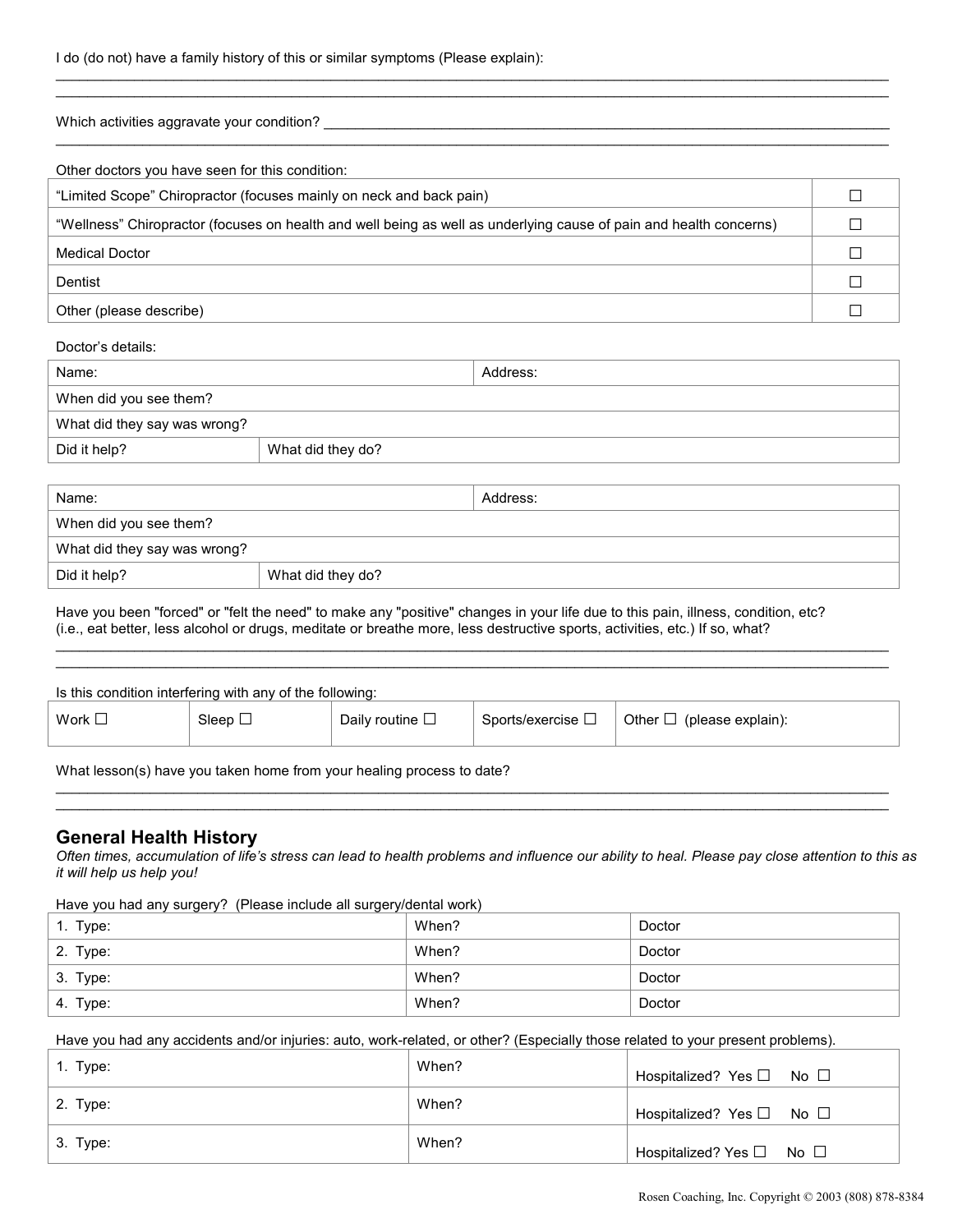| Have you ever had x-rays taken? |  |  |  |
|---------------------------------|--|--|--|
|---------------------------------|--|--|--|

| Area<br>าดตv | 1.01<br>\Mher<br>. ווטו | Wł<br>$\lambda$ |
|--------------|-------------------------|-----------------|
|              |                         |                 |

 $\mathcal{L}_\mathcal{L} = \{ \mathcal{L}_\mathcal{L} = \{ \mathcal{L}_\mathcal{L} = \{ \mathcal{L}_\mathcal{L} = \{ \mathcal{L}_\mathcal{L} = \{ \mathcal{L}_\mathcal{L} = \{ \mathcal{L}_\mathcal{L} = \{ \mathcal{L}_\mathcal{L} = \{ \mathcal{L}_\mathcal{L} = \{ \mathcal{L}_\mathcal{L} = \{ \mathcal{L}_\mathcal{L} = \{ \mathcal{L}_\mathcal{L} = \{ \mathcal{L}_\mathcal{L} = \{ \mathcal{L}_\mathcal{L} = \{ \mathcal{L}_\mathcal{$  $\mathcal{L}_\mathcal{L} = \{ \mathcal{L}_\mathcal{L} = \{ \mathcal{L}_\mathcal{L} = \{ \mathcal{L}_\mathcal{L} = \{ \mathcal{L}_\mathcal{L} = \{ \mathcal{L}_\mathcal{L} = \{ \mathcal{L}_\mathcal{L} = \{ \mathcal{L}_\mathcal{L} = \{ \mathcal{L}_\mathcal{L} = \{ \mathcal{L}_\mathcal{L} = \{ \mathcal{L}_\mathcal{L} = \{ \mathcal{L}_\mathcal{L} = \{ \mathcal{L}_\mathcal{L} = \{ \mathcal{L}_\mathcal{L} = \{ \mathcal{L}_\mathcal{$ 

 $\mathcal{L}_\mathcal{L} = \{ \mathcal{L}_\mathcal{L} = \{ \mathcal{L}_\mathcal{L} = \{ \mathcal{L}_\mathcal{L} = \{ \mathcal{L}_\mathcal{L} = \{ \mathcal{L}_\mathcal{L} = \{ \mathcal{L}_\mathcal{L} = \{ \mathcal{L}_\mathcal{L} = \{ \mathcal{L}_\mathcal{L} = \{ \mathcal{L}_\mathcal{L} = \{ \mathcal{L}_\mathcal{L} = \{ \mathcal{L}_\mathcal{L} = \{ \mathcal{L}_\mathcal{L} = \{ \mathcal{L}_\mathcal{L} = \{ \mathcal{L}_\mathcal{$  $\mathcal{L}_\mathcal{L} = \{ \mathcal{L}_\mathcal{L} = \{ \mathcal{L}_\mathcal{L} = \{ \mathcal{L}_\mathcal{L} = \{ \mathcal{L}_\mathcal{L} = \{ \mathcal{L}_\mathcal{L} = \{ \mathcal{L}_\mathcal{L} = \{ \mathcal{L}_\mathcal{L} = \{ \mathcal{L}_\mathcal{L} = \{ \mathcal{L}_\mathcal{L} = \{ \mathcal{L}_\mathcal{L} = \{ \mathcal{L}_\mathcal{L} = \{ \mathcal{L}_\mathcal{L} = \{ \mathcal{L}_\mathcal{L} = \{ \mathcal{L}_\mathcal{$ 

Do you wear orthotics or heel lifts? Yes □ No □

## **Current Medicines and Supplements**

Please list any medications/drugs you have taken in the past 6 months and why: (prescription and non-prescription)

Please list all nutritional supplements, vitamins, homeopathic remedies you presently take and why:

| Are you interested in knowing more about how your nutrition (food you eat) affects your overall<br>health and well-being? | Yes $\Box$ | No $\Box$    | Mavbe ⊡      |
|---------------------------------------------------------------------------------------------------------------------------|------------|--------------|--------------|
| If dietary changes are indicated would you be willing to make changes in your diet?                                       | Yes $\Box$ | No $\Box$    | Maybe $\Box$ |
| Would you take whole food supplements if indicated?                                                                       | Yes $\Box$ | No $\Box$    | Mavbe ⊡      |
| If specific exercises or stretching would help would you consider adding them to your program?                            | Yes $\Box$ | No $\Box$    | Maybe $□$    |
| If reducing stress would you help you would you like to know ways to reduce stress?                                       | Yes $\Box$ | No $\square$ | Maybe $\Box$ |

#### **Diet**

Please circle any dietary selection that is appropriate for you, and grade according to the following scale:

**D** - Consume this daily | **FD** - Consume this a few times per day **| W** - Consume this weekly | **FW** - Consume this a few times per week **FM** - Consume a few times per month (less than weekly) **| M -** Consume this monthly **| O -** Do not consume this

| Alcohol                     | Eggs          | Fasting       | <b>Artificial Sweetener</b> |  |  |
|-----------------------------|---------------|---------------|-----------------------------|--|--|
| Tobacco                     | Fruit         | Diet food     | Weight Control Diet         |  |  |
| Coffee                      | <b>Beef</b>   | Refined Sugar | Raw Vegetables              |  |  |
| Soda                        | Poultry       | Fish          | Whole Grains                |  |  |
| <b>Fried Foods</b>          | Organic foods | Seafood       | Dairy                       |  |  |
| Cooked or canned vegetables |               |               |                             |  |  |

The type of diet I usually follow is classified as:

#### **Past Health History**

Please mark the following conditions you may have: O – occasional F – frequent C - constant

| $\Box$ Alcoholism                            | $\Box$ Allergy            | П<br>Anemia                       | Arteriosclerosis                   | $\Box$ Arthritis                        | $\Box$ Asthma                      |
|----------------------------------------------|---------------------------|-----------------------------------|------------------------------------|-----------------------------------------|------------------------------------|
| <b>Back Pain</b><br>$\overline{\phantom{a}}$ | Cancer<br>$\perp$         | <b>Cold Sores</b><br>$\mathsf{L}$ | Constipation<br>$\Box$             | Convulsions<br>$\overline{\phantom{a}}$ | Depression<br>⊔                    |
| <b>Diabetes</b><br>$\perp$                   | Diarrhea<br>$\Box$        | $\Box$ Eczema                     | Emphysema                          | Epilepsy<br>ப                           | Gall Bladder<br>$\Box$<br>Problems |
| $\Box$ Gout                                  | Headaches                 | <b>Heart Attack</b><br>$\perp$    | <b>Heart Disease</b><br>ΙI         | $\Box$ High Blood<br>Pressure           | HIV (Aids)<br>$\Box$               |
| $\Box$ Irregular Periods                     | $\Box$ Low Blood Sugar    | $\Box$ Malaria                    | Measles<br>H                       | <b>Menstrual Cramps</b><br>$\Box$       | Migraines<br>⊔                     |
| $\Box$ Miscarriage                           | $\Box$ Multiple Sclerosis | $\Box$ Mumps                      | Neck Pain<br>$\mathsf{L}$          | <b>Nervousness</b><br>$\perp$           | $\Box$ Neuritis                    |
| $\Box$ Pleurisy                              | Pneumonia<br>$\Box$       | $\Box$ Polio                      | Rheumatic<br>$\mathsf{L}$<br>Fever | Ringing in ears<br>$\Box$               | $\Box$ Sinus<br>Problems           |